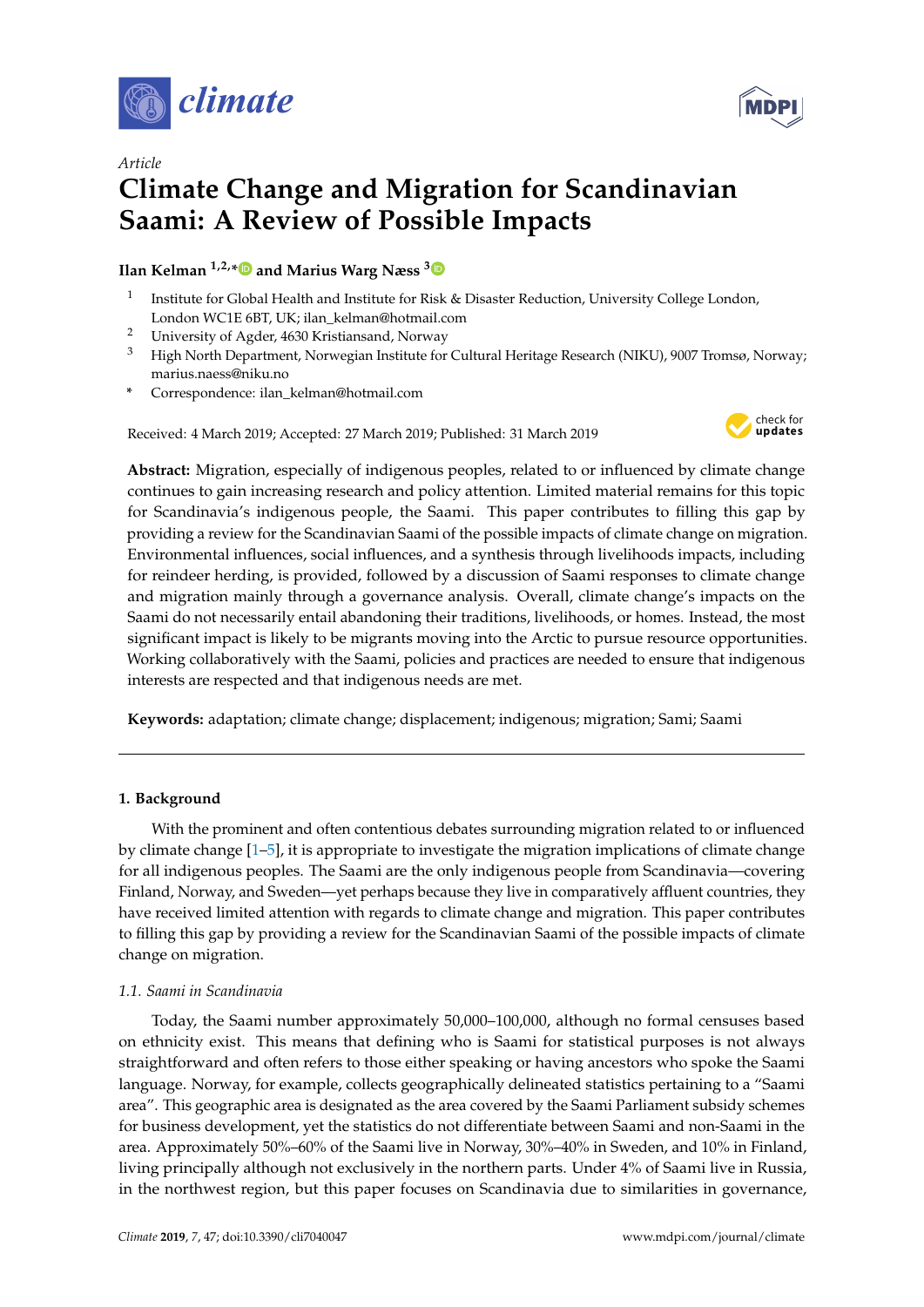affluence, and culture amongst the three countries of Norway, Sweden, and Finland in comparison to Russia. Saami are a minority in most Scandinavian communities where they live.

Saami are frequently associated with reindeer husbandry as a livelihood, especially when tourism promotes "Saami culture" [\[6](#page-10-2)[,7\]](#page-10-3). Only approximately 10% of Saami are currently actively involved in it [\[8\]](#page-10-4), although reindeer husbandry dominates the literature on Saami and climate change. Reindeer herders have been nomadic, relying on their herds for food (meat and dairy), fur, and transport and for supplying those products to others in the region. Although it is difficult to pinpoint accurately the origin of reindeer husbandry as a pastoral livelihood, it developed at least 400 years ago [\[9\]](#page-10-5) and probably evolved from a hunting culture based on wild reindeer. Reindeer husbandry has undergone a modernization process resulting in a blend of livelihoods, with traditional reindeer herding still being followed by Saami who might also be studying for a PhD or have other town-based livelihoods. Reindeer herders are now less likely to live with their herds as much as they did in earlier times, instead travelling from their permanent homes for herding purposes.

Other traditional livelihoods for the Saami include fishing, sealing, livestock rearing and trapping, and farming [\[10,](#page-10-6)[11\]](#page-10-7), with some groups being termed 'Sea Saami' or 'Coastal Saami'. Naturally, all Saami groups interacted and traded with each other and with non-Saami, further supplementing livelihoods. Today, tourism-based livelihoods are becoming increasingly popular [\[6,](#page-10-2)[7\]](#page-10-3), although, due to the overall dearth of statistics on the numbers of Saami, data is scarce on the extent to which tourism generates income or livelihoods by Saami and whether such income relates to Saami culture or not. In fact, there is no overall registration of Saami livelihoods—apart from reindeer herding, since that is defined by law as being an exclusively Saami livelihood in Norway and Sweden, again indicating why much of the discussion ends up examining what is known about reindeer herding.

Consequently, Saami are not a homogenous group. Examples of differences are (i) the languages and cultures of Norway, Sweden, Finland, and Russia, (ii) various base livelihoods, and (iii) contrasting expressions of Saami heritage and culture, embracing the full range along the spectrum from having no interest to continued public displays while identifying oneself as Saami only.

#### *1.2. Migration*

According to Scandinavian censuses, northern Scandinavia has been experiencing significant levels of outmigration in recent decades. Young people often leave the region to seek education, larger settlements, or more varied livelihoods. Migration is often initially seen as temporary—for example, for university or independent travel—but may become longer-term or permanent because the migrants prefer other locations or because their partners or families do not wish to live in the north. Migration within the region also occurs, with people from one Scandinavian settlement easily moving to another for family or livelihood reasons, irrespective of national boundaries (Scandinavians are permitted to live and work in other Scandinavian countries).

Migration has long been a way of life in Scandinavia's northern latitudes since the Saami reindeer herders have been nomadic or semi-nomadic for centuries at least [\[12\]](#page-10-8). As well, non-Saami have long migrated into the region. For instance, Harstad, Norway, a small northern community, has an office for the petroleum company Statoil, with many staff not originally from the region. Jokkmokk, Sweden on the Arctic Circle holds an annual winter market, generating employment for people from the region and for people who move into the region. Norway settles many refugees and asylum seekers above the Arctic Circle as part of a dispersal policy to support underpopulated regions and to avoid the ghettoization of refugees and asylum-seekers in larger centers in the south. In Norway, aside from the refugees and asylum seekers, national policy [\[13\]](#page-10-9) has supported people living throughout the country by providing financial incentives and supporting public services.

Such policies have affected the migratory lifestyles of reindeer herders in Norway. During the 1970s, most reindeer herders in Norway had moved into modern houses in central areas in the northernmost county of Finnmark due to official policies such as the 1958 and 1969 housing programs that made modern houses affordable for herders. The policy mandating nine years of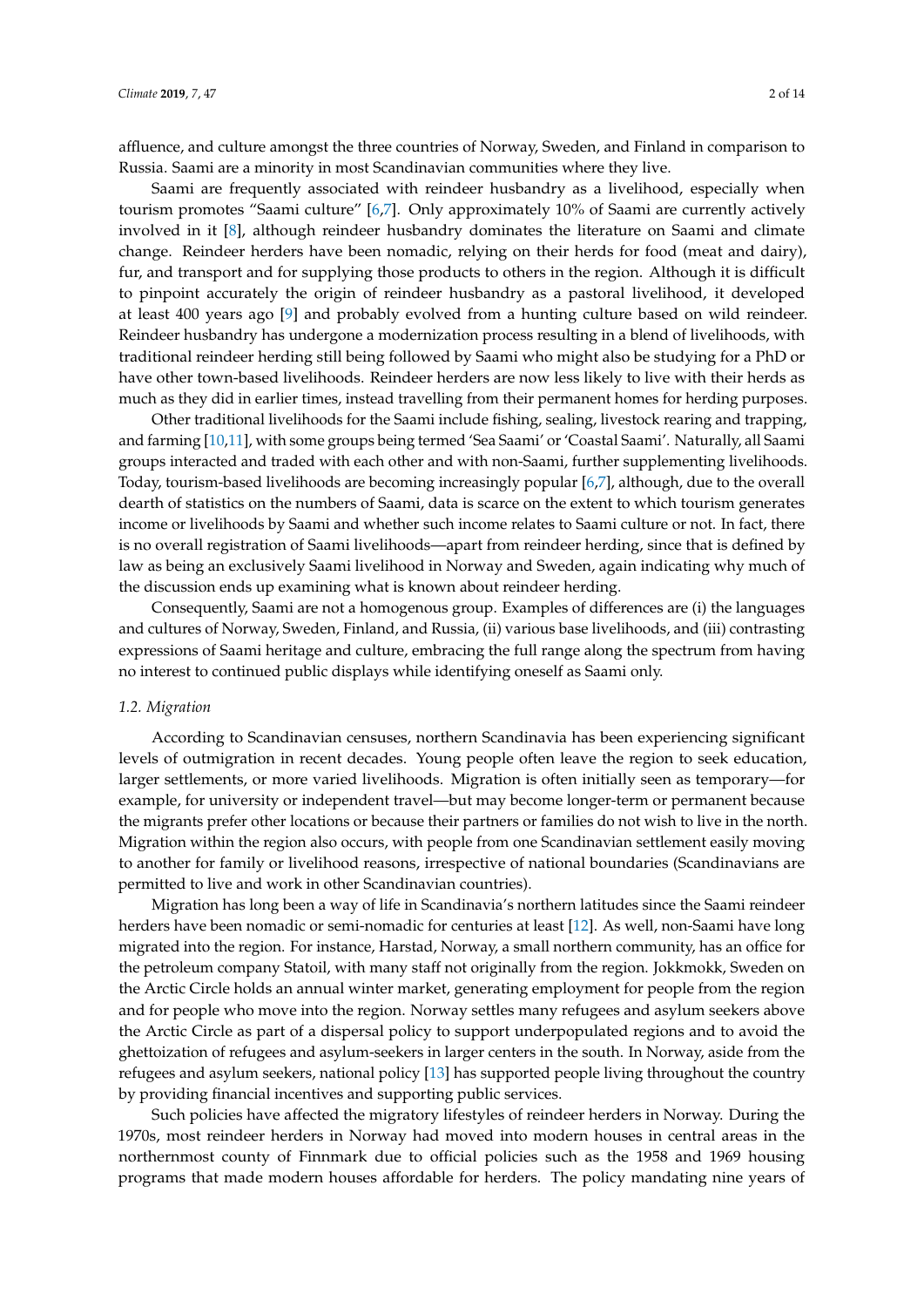compulsory schooling for children also made it impossible for whole families to live close to their herd year-round [\[9\]](#page-10-5). These policies made it possible for reindeer herders to attain a standard of living in Norway similar to others around the country [\[9\]](#page-10-5) which consequently changed their migratory lifestyle. Nevertheless, some herders in Norway continue to undertake large scale migrations with their herds from summer and coastal pastures to winter and inland pastures, a journey covering up to  $\approx 200$  km. Mobility is thus still important for Saami herders, but artificial boundaries such as private property, roads, and railways can inhibit traditional needs and routes.

Some policies support reindeer herd migration. In 2009, Norway and Sweden signed a new cross-border grazing agreement covering 24 grazing areas that Swedish herders can use in Norway and 16 grazing areas that Norwegian herders can use in Sweden, as well as recognizing common grazing areas on both sides of the border [\[14,](#page-10-10)[15\]](#page-11-0). In 2010, Swedish herds comprising 42,000 reindeer had grazing rights in Troms County while Swedish herds comprising 77,538 reindeer had grazing rights in Nordland and Nord-Trøndelag Counties. Swedish herds normally graze on the Norwegian side during summer, while Norwegian herds normally graze on the Swedish side during winter. Finland has closed its borders to reindeer herds, with the Norway–Finland border marked by fences to prevent cross-border grazing. On the Finland–Sweden border, rivers and lakes form a clear boundary between grazing areas. Reindeer can swim and many have calving areas on lake islands but moving the herds across the border is not permitted.

#### *1.3. Climate Change*

Climate change impacts are being seen in northern latitudes mainly through [\[16–](#page-11-1)[21\]](#page-11-2):

- 1. Increased warming rates as distance from the coast increases.
- 2. Higher warming rates in winter compared to summer.
- 3. Increased precipitation, especially during winter. Due to rising temperatures, snowfall might decrease in some locations even if winter precipitation increases.
- 4. Increased storminess and more powerful wave action, augmenting coastal erosion, even while the frequency of some Arctic storms might decrease.
- 5. Decreasing extent and duration of snow cover and sea ice, with the eventual possibility of an ice-free Arctic Ocean in the summer.
- 6. Melting permafrost.
- 7. Increased acidity and decreased salinity of marine environments.
- 8. Global sea level rise on the order of 1–2 m at minimum by 2100 with some local variations. Within Scandinavia, absolute sea-level rise is somewhat balanced by post-ice age rebound (isostatic uplift) in which the weight of the ice age's glaciers pushed the land down so far that the land is still rising following the glacial melting. If ice sheets collapse, principally in Greenland or Antarctica, then absolute sea-level rise could be dozens of meters over the coming centuries.

#### **2. Effects of Climate Change on Migration**

Within international research covering the effects of climate change on migration, one fundamental debate [\[22](#page-11-3)[,23\]](#page-11-4) is often articulated as balancing (i) migration as adaptation to climate change and (ii) migration as a failure to adapt to climate change. That is, migration might be partly a voluntary mechanism to deal with climate change and might partly indicate that climate change has not been dealt with, so migration is forced, all within the multitude of other factors continually affecting migration.

Within these wider contexts, three different influences are used here to provide a review of how climate change affects Saami migration. The section on "environmental influences" discusses how the changing environment will directly impact migration. This is followed by a discussion of "social influences" which analyses how climate change affects social structures, in turn impacting migration. Finally, the "livelihoods" section examines the relationship between these environmental and social influences in terms of livelihoods and migration.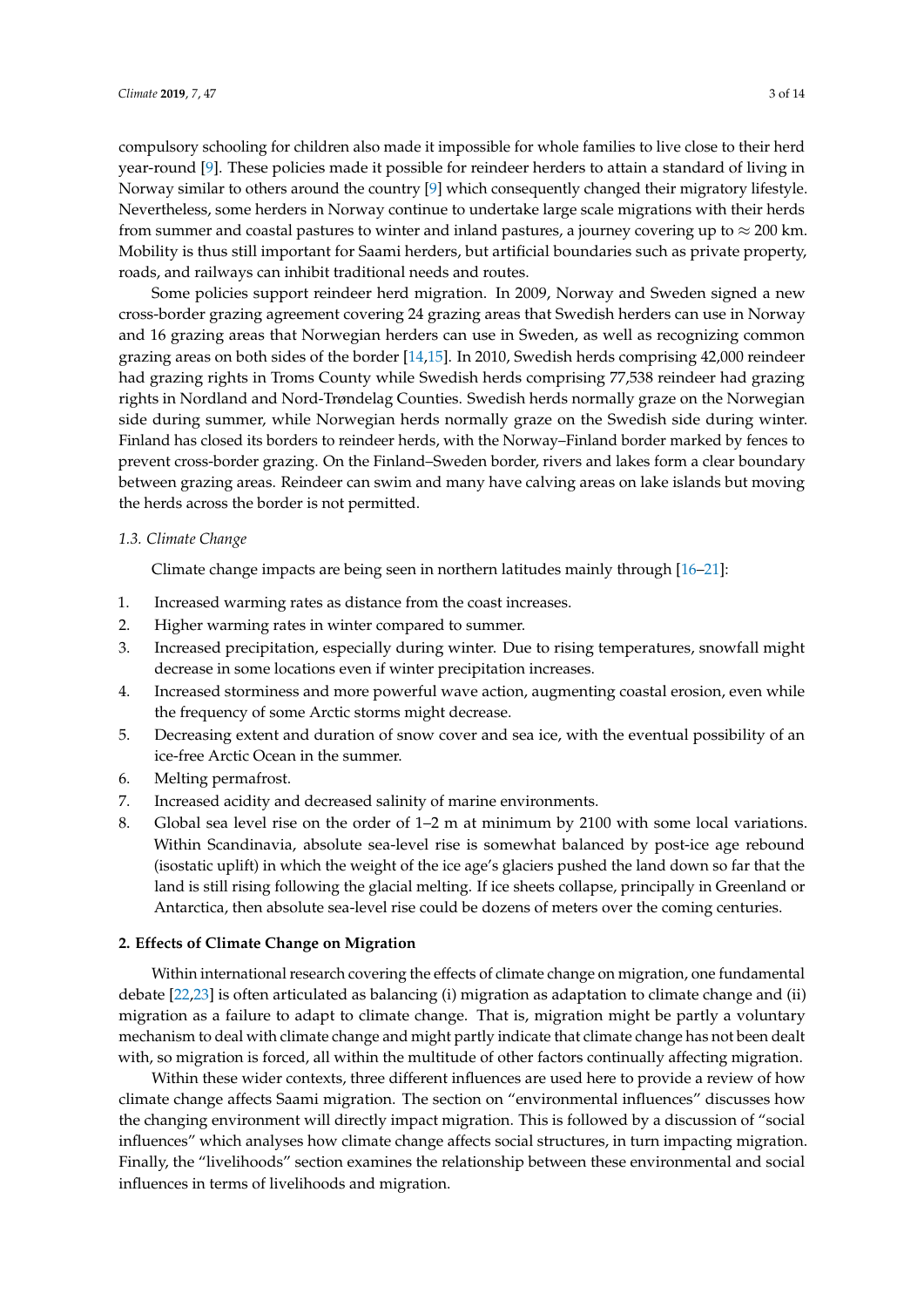#### *2.1. Environmental Influences*

During spring, summer, and autumn, reindeer pastures tend to be in mountain areas [\[9\]](#page-10-5). With climate change projected to increase precipitation across Scandinavia year-round, biological productivity might increase in the spring, fall, and summer. Any increase in productivity could be tempered by more ground saturation and higher humidity, suggesting the possibility for more mold, fungus, insects, and invasive species. As detailed micro-scale studies are not available, exploration of the impact of climate change on reindeer's spring, summer, and autumn food is speculative, particularly given the many interacting factors.

The most important diet for reindeer during the winter is ground lichens, which are commonly found in relatively dry continental areas [\[9\]](#page-10-5). The rapidly shifting warm and cold periods during the winter resulting from climate change, coupled with a year-round increase in precipitation intensity, is projected to result in increased frequency of wet weather, deep snow, and ice crust formation, conditions that have been shown to have negative consequences for reindeer [\[24\]](#page-11-5). The capacity of winter grazing areas tends to determine the maximum possible reindeer herd size which suggests that climate change affecting winter conditions could be a factor in reducing maximum viable herd sizes.

Rees et al. [\[25\]](#page-11-6) argue that climate change impacts are likely to inhibit reindeer husbandry livelihoods in Norway and Sweden while having a neutral impact in Finland. The main factors for these impacts are the changing vegetation distribution due to the changing climate, notably, winter temperature and winds. Nevertheless, Rees et al. [\[25\]](#page-11-6) suggest that the effect of these changes is expected to be relatively small and well within the range of previous experience of reindeer herders dealing with climate variability. Yet almost all climate models predict future winter climatic conditions to be more variable than today for most reindeer husbandry areas suggesting that adaptation measures would still be needed, with reindeer herders in Finland indicating that climate change will bring both advantages and disadvantages for reindeer in winter [\[26\]](#page-11-7). Human migration impacts are likely to be limited to small changes in migration patterns by the reindeer herders, because non-climate factors are much more important in influencing decisions about investments in reindeer herding and migration patterns.

Climate change projections are especially challenging because both reindeer and herders interact with climate through indirect and complex pathways involving their food, predators, and habitats [\[27\]](#page-11-8). Predators include the lynx (*Lynx lynx*), wolverine (*Gulo gulo*), brown bear (*Ursus arctos*), wolf (*Canis lupus*), and golden eagle (*Aquila chryaetos*) with ever-changing compensation schemes—for reindeer killed by predators and other dangers such as avalanches and trains—influencing herder behavior. The impacts of climate change on predators could be multi-faceted, although it is not clear that these impacts would be significant compared to impacts from efforts to manage reindeer, predators, herders, and their interactions [\[28](#page-11-9)[–30\]](#page-11-10). Both non-reindeer food for reindeer predators and predators' ranges could either increase or decrease. Weaker reindeer are more susceptible to predation, which could be a major factor in the winter as the reindeer are expected to need to forage longer and harder under climate change. Tracking human–reindeer–predator conflicts is not easy to compare with climate change impacts because changes occur in reindeer numbers, how the herders fill out forms requesting compensation, and the number of documented kills compared to the number of claims for kills [\[29](#page-11-11)[,31\]](#page-11-12).

Additionally, many factors other than climate influence predators, including policies and social decisions [\[32\]](#page-11-13). In Sweden, land use changes have been identified alongside climate change as changing reindeer's winter foraging [\[33\]](#page-11-14), making it hard to decouple climate change's impacts. The Government of Sweden also introduced a licensed wolf hunt for anyone in 2010 and 2011 but was then forced to withdraw it under pressure from domestic environmentalists and the European Commission. The wolf issue is as contentious in Finland. People living in areas inhabited by wolves are becoming increasingly irritated by the animals while those not living in wolf areas support wolf conservation measures [\[34\]](#page-11-15). Consequently, wolf management regimes undergo sudden changes [\[35](#page-11-16)[–37\]](#page-11-17) which could obscure any climate links.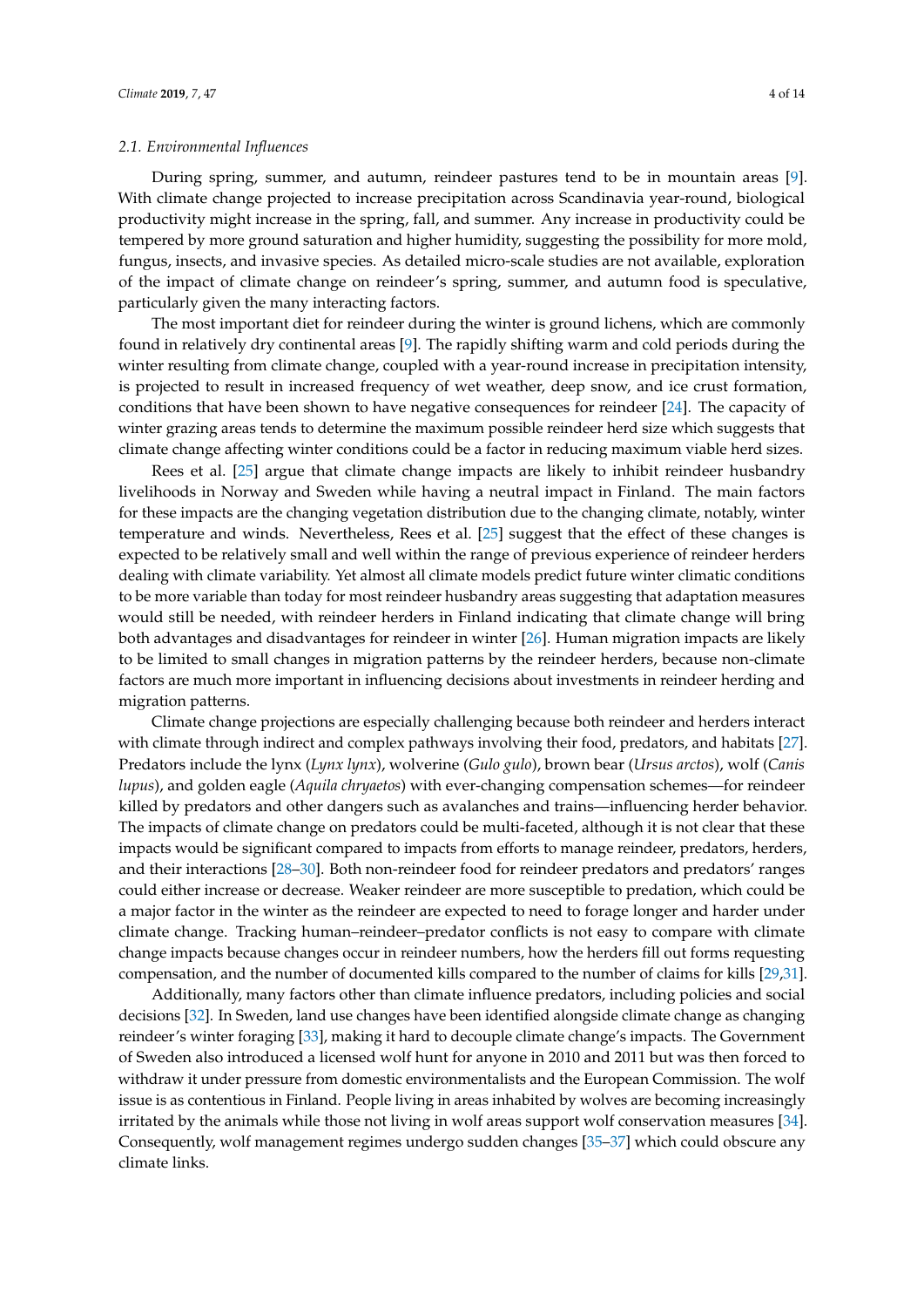Aside from reindeer herding, climate change will impact coastal Saami livelihoods. Climate change is projected to influence fish stocks in the Barents and Norwegian Seas while likely making more northern waters suitable for fish farming [\[38](#page-11-18)[,39\]](#page-11-19). Depending on how the increased fish stocks are managed, fishing livelihoods could draw people into the region for livelihoods and recreation. That is, in-migration related to fishing livelihoods could increase under climate change.

Inland freshwater ecosystems are also affected by climate change, such as Sorvari et al. [\[40\]](#page-12-0) implicating climate change as influencing diatoms in lakes in northern Finland. Kullman [\[41\]](#page-12-1) identifies the tree line rising in altitude in Swedish mountains, again due to climate change. Melting permafrost will be one of the biggest ecosystem changes across northern Scandinavia. All these ecosystem shifts represent influences, amongst many others, on migration-related decisions of Saami, but none are well-studied to connect specific, and combinations of, ecosystem changes with migration-related decisions.

#### *2.2. Social Influences*

Social structures in Scandinavia will be affected by climate change, consequently impacting migration decisions. Indigenous activities such as farming, fishing, and reindeer herding have a strong basis of traditional knowledge. This knowledge includes environmental variabilities and trends, with immense variation in the region across time scales. As Scandinavia's climate shifts into a new regime—a regime which has not been experienced there since human habitation—the relevance of traditional knowledge for future operational decision-making is likely to decrease.

Consequently, traditional knowledge becomes less of an anchor for the Saami to their northern environments and to their traditional livelihoods, although it remains relevant in in supporting community structures and coherence. But many indigenous peoples remain in their communities because their knowledge helps them to pursue traditional livelihoods and to make sense of the environment around them as part of their identity. If the environment changes beyond the scope of their knowledge, there might be less incentive to stay in an unfamiliar environment. This increasing disconnect between indigenous people's knowledge and environmental changes is now being documented for the Saami while social influences inhibit the use of migration to respond to climate and other environmental variations [\[25,](#page-11-6)[27](#page-11-8)[,33](#page-11-14)[,42\]](#page-12-2). In all three Scandinavian countries, the trend has been towards privatizing land, putting up fences or other barriers, redistributing and fragmenting pastures, and changing land use away from traditional livelihoods. As a consequence, while environmental variability is predicted to increase with climate change, the herders' ability to adapt is reduced including through traditional migration-related approaches.

Mining exploration promoted by the national governments—for minerals such as gold, copper, and diamonds—has long been a source of conflict with Saami interests [\[11\]](#page-10-7). It has detrimentally impacted mobility as an adaptation strategy by taking away grazing land and by interfering in migration routes [\[43\]](#page-12-3).

Forestry is another major area of conflict over land use. Carina and Keskitalo [\[44\]](#page-12-4) use a case study of Gällivare in northern Sweden, exploring how climate change is expected to exacerbate conflicts over the use of the forests for logging, reindeer husbandry, and winter tourism. Mining emerges as being a concern in this area as well, with Saami complaining that so many mining-related applications are being made that they cannot keep up with them, such as determining their impacts and whether or not to oppose them. Moreover, all such conflicts require time, resources, and energy to deal with. Even when the resolution is satisfactory to the Saami, the conflict resolution process itself may be so draining and unsettling that Saami are discouraged from continuing to pursue their pre-conflict livelihoods. The process might also affect the communities' perception of how they will be treated in the future regarding land rights, water rights (particularly for hydroelectricity), forestry, and mineral extraction.

Saami in Finland have also experienced conflicts related to forestry and mining. Meanwhile, migration from the south into Finland's Arctic has increased substantially in order to take advantage of logging livelihoods, yet the logging harms the lichen which reindeer eat.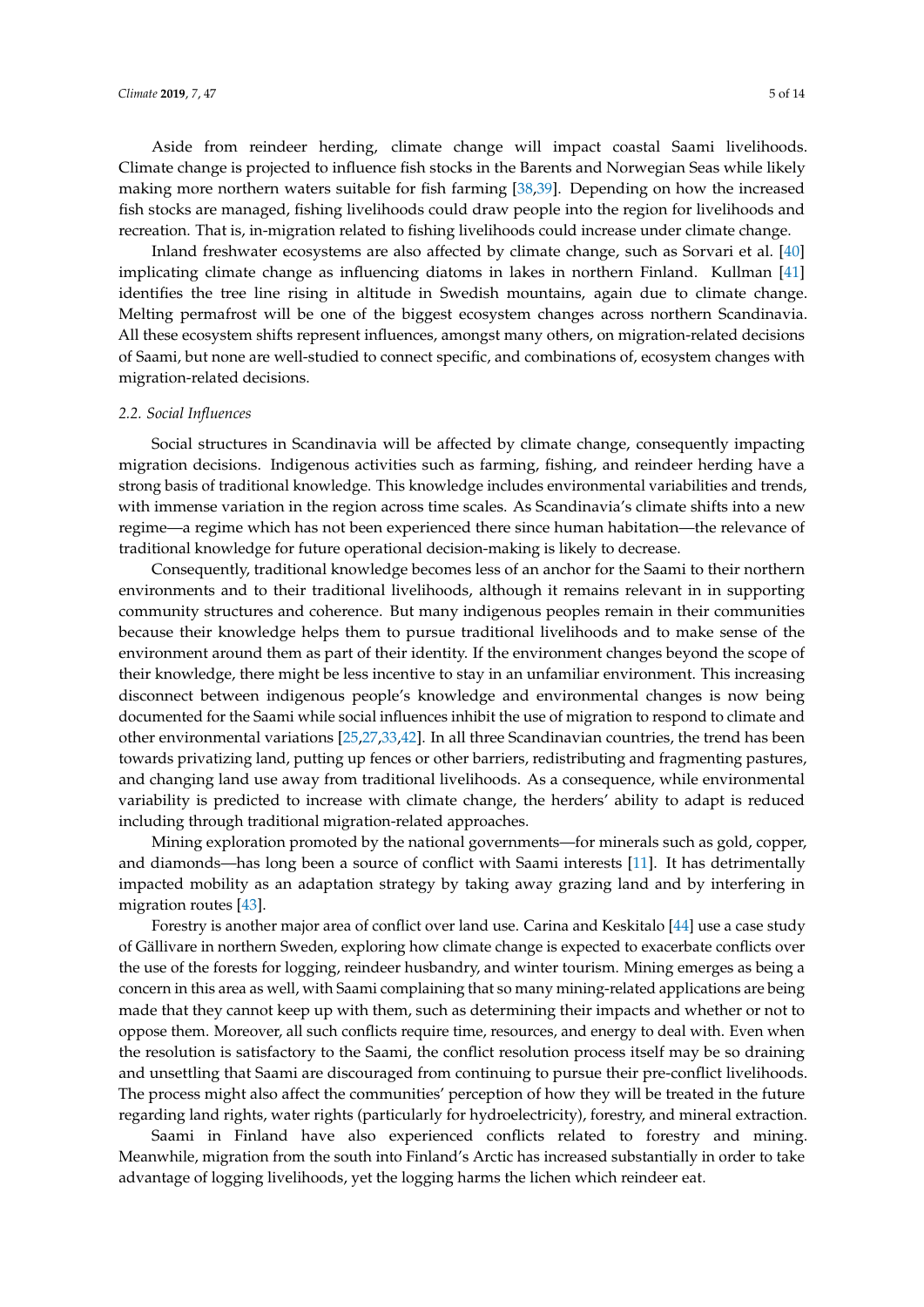Another social influence is the increased infrastructure maintenance expected in Scandinavia due to climate change. As permafrost melts and the ground experiences less freezing, infrastructure built on the assumption of more stable footings may require retrofitting. With coastal wave energy expected to increase, not just as a result of storms but also due to less sea ice, coastal infrastructure will be subject to a long-term rise in the battering experienced from the sea. Overall, under climate change, infrastructure in Scandinavia is expected to undergo more damage from the physical force of waves, coastal erosion, and salt [\[45\]](#page-12-5).

With higher overall air temperature, more transitions between freezing and non-freezing temperatures are expected, resulting in more freeze/thaw switches. When water freezes to ice, its volume expands. Saturated ground that freezes and thaws experiences heave and subsidence alternately, undermining roads, railways, power lines, and other infrastructure. The more freeze/thaw transitions experienced, the more often infrastructure might need to be repaired. The same situation is witnessed in masonry buildings where small amounts of rainwater or dew infiltrate the bricks, blocks, and mortar. When this is followed by freezing and expansion, cracks and flaking result. Haugen and Mattson [\[45\]](#page-12-5) further describe the chemical processes leading to increased salt crystallization in buildings due to climate change and the resulting damage. The infrastructure damage caused by freeze/thaw transitions is in addition to the increased expected damage from mold and fungus emerging from increased air humidity and ground saturation.

It is hard to determine whether or not the changes to infrastructure resulting from climate change will influence migration. Would the increased maintenance costs and damage be an impetus for the Saami to seek livelihoods elsewhere? Or would more opportunities for maintenance-related livelihoods draw Saami into these livelihoods so that they stay in the Arctic while drawing people into northern Scandinavian?

The overall lesson is that indigenous understanding of and connection to the environment is undermined when climate change affects the environment so much that current knowledge has limited applicability. This situation does not prevent the knowledge being used as a starting point for developing partnerships with others, provided that what is and is not applicable is accepted. Nonetheless, many will find adaptation challenging when their knowledge-related anchor is much less relevant than before for interpreting the environment around them. This is one factor amongst many in their migration decisions—and in the migration decisions of others potentially moving to northern Scandinavia to pursue livelihoods.

#### *2.3. Synthesis: Livelihoods Impacts*

This analysis of the environmental and social influences of climate change on Saami migration in northern Scandinavia suggests that climate change itself will have limited impact on migration and is not likely to directly cause displacement. Instead, social and governance structures are influencing livelihoods in such a way that adaptation options are becoming limited.

In particular, the increased emphasis on resource extraction, due to climate change making northern Scandinavia more accessible to these activities, will bring major changes to Saami areas of Scandinavia. On the land, minerals mining is the main draw, with significant exploration currently underway while exploitation of forest resources is also significant. Offshore refers to Norway only, because it is the only Scandinavian country with a coastline above the Arctic Circle. The focus here is petroleum (oil and gas). Even where exploration and development occur far offshore, in or beyond the Exclusive Economic Zone, livelihoods on land are influenced due to the movement of offshore workers; the need for onshore processing, storage, and transportation facilities; and the threat of spills.

The first petroleum fields north of the Arctic Circle to be developed in Scandinavia are Snøhvit (Snow White) and Goliat, each offshore from Hammerfest, Norway. The companies involved, in conjunction with the Government of Norway, state that they have been factoring in local livelihoods and interests, including supporting local suppliers and initiatives to benefit the Saami. Little independent monitoring or evaluation is completed. Resource exploration and extraction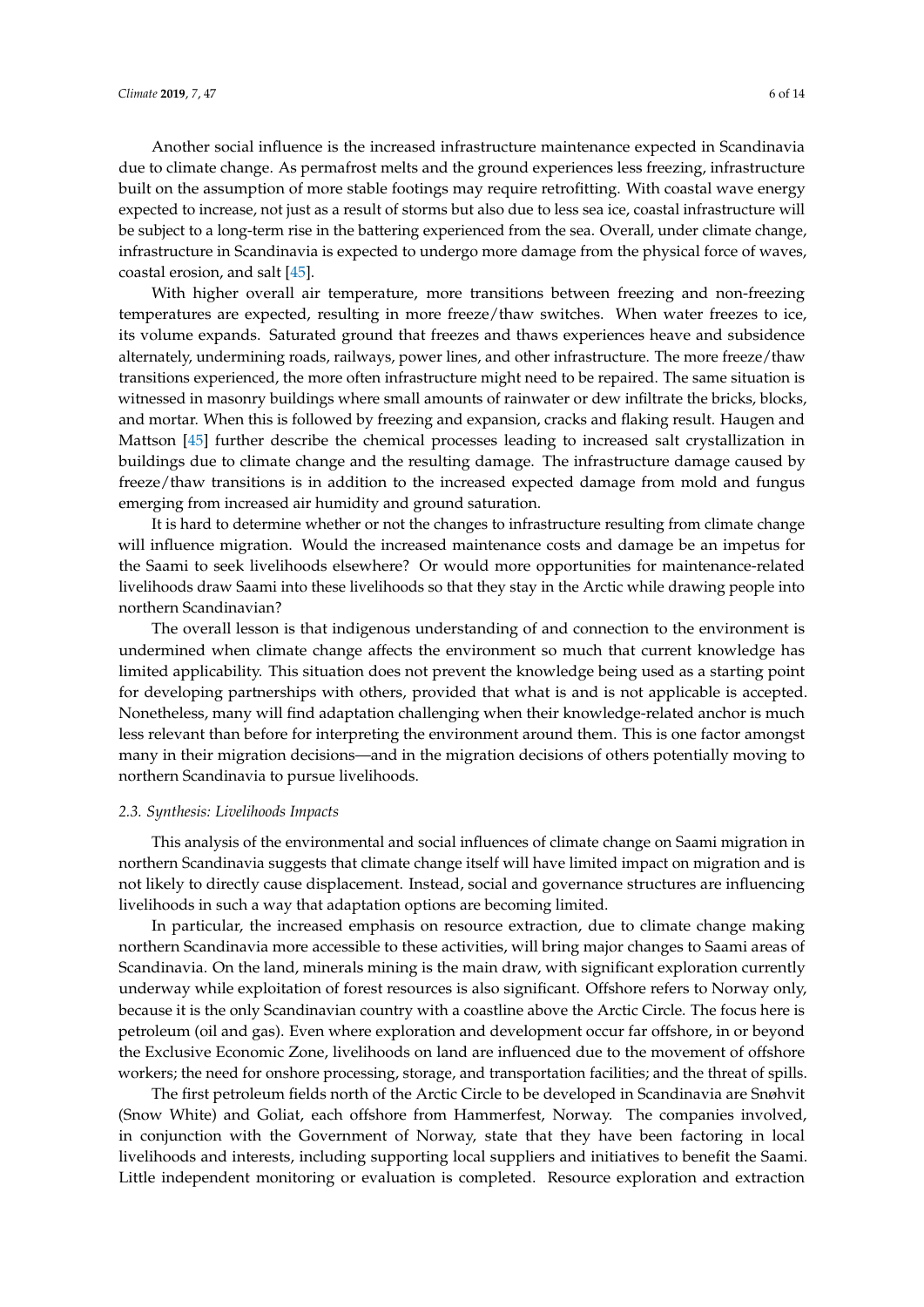support in-migration to the region, from temporary workers and from those drawn to new business opportunities generated by offshore workers continually moving through the area to get to and from the facilities. These opportunities provide a local economic boost which, if allocated for such, could help in maintaining Saami traditions. The potential also exists that Saami would be drawn to employment opportunities in the petroleum industry—leaving behind traditional hunting, fishing, and herding livelihoods or using non-traditional employment to supplement traditional livelihoods—but not migrating out of the region.

One major difference between the development of offshore and onshore resources is access to and impacts on land. If Saami are denied their traditional lands or are denied mobility, then the options for maintaining their traditional livelihoods will be severely diminished, possibly encouraging migration elsewhere in the Arctic or outside of the Arctic. In February 2019, the Government of Norway approved a copper mine in Kvalsund in northern Norway to which Saami reindeer herders and fishers had objected on the basis of pollution, disruption, and reducing access to their land.

The increased dominance of outside cultures and interests in the Saami areas of Scandinavia is expected to influence migration decisions in different ways. The increasing presence of outsiders in northern Scandinavia opens possibilities for those who wish to explore new opportunities in another region as well as potential for migration through marriage. No assumption should be made regarding the net influence of these factors on migration. The stereotypical and first-order assumption is that people in northern Scandinavia, including the Saami, go south for education, jobs, or marriage—consequently losing their roots. This happens, but many cases exist of southerners marrying Saami or non-Saami northern locals and then moving north—or simply choosing the northern land and lifestyle. Similarly, education in the south and exposure to non-northern cultures can strengthen ties to one's land and traditions, convincing Saami to return north.

A key impact of climate change is that it will draw far more outsiders and far more money into northern Scandinavia than before, providing both opportunities and distractions for Saami seeking to maintain traditional ways within a modern setting. The main consequence on migration and Saami livelihoods is not so much migration out from the north, such as abandoning traditional livelihoods because of climate change impacts, but migration into the north from non-Saami seeking to pursue livelihoods there. No migration outcome is certain but is likely to depend on how well the changes are managed internally.

## **3. Saami Responses to Climate Change and Migration**

The Saami have sought to work with other indigenous groups on promoting their rights and interests in the context of climate change, such as through the United Nations Permanent Forum on Indigenous Issues and the Saami parliaments. Saami views, however, are far from homogenous. The Saami have disagreements amongst and within groups. For example, Korsmo [\[43\]](#page-12-3) details how one group of reindeer herders in Sweden broke off from the plans for creating the Saami Parliament there in order to form its own association. There are sometimes differences in views between northern and southern Saami, as well as exclusion of Saami from certain groups or exclusion from being Saami of people who might consider themselves as Saami [\[46,](#page-12-6)[47\]](#page-12-7). Disagreements regarding managing change also occur between Saami who herd reindeer and those who do not, as well as between larger and smaller herders.

Many reindeer herders have been proactive in terms of aiming to develop and implement climate change adaptation activities, such as in Finland [\[48\]](#page-12-8), Sweden [\[42\]](#page-12-2) and Norway [\[49\]](#page-12-9). Reindeer herders study for Masters and PhD degrees, further reinforcing the need to use different knowledge types for adaptation while keeping Saami youth in the north by combining traditional and other livelihoods. Many other scientific research projects led by or involving Saami exist regarding climate change adaptation, also focused on reindeer herders [\[50](#page-12-10)[–53\]](#page-12-11).

One main conclusion is that, in comparison to the impacts of management regimes for reindeer herding, the effect of near-term climate change only on reindeer husbandry is expected to be relatively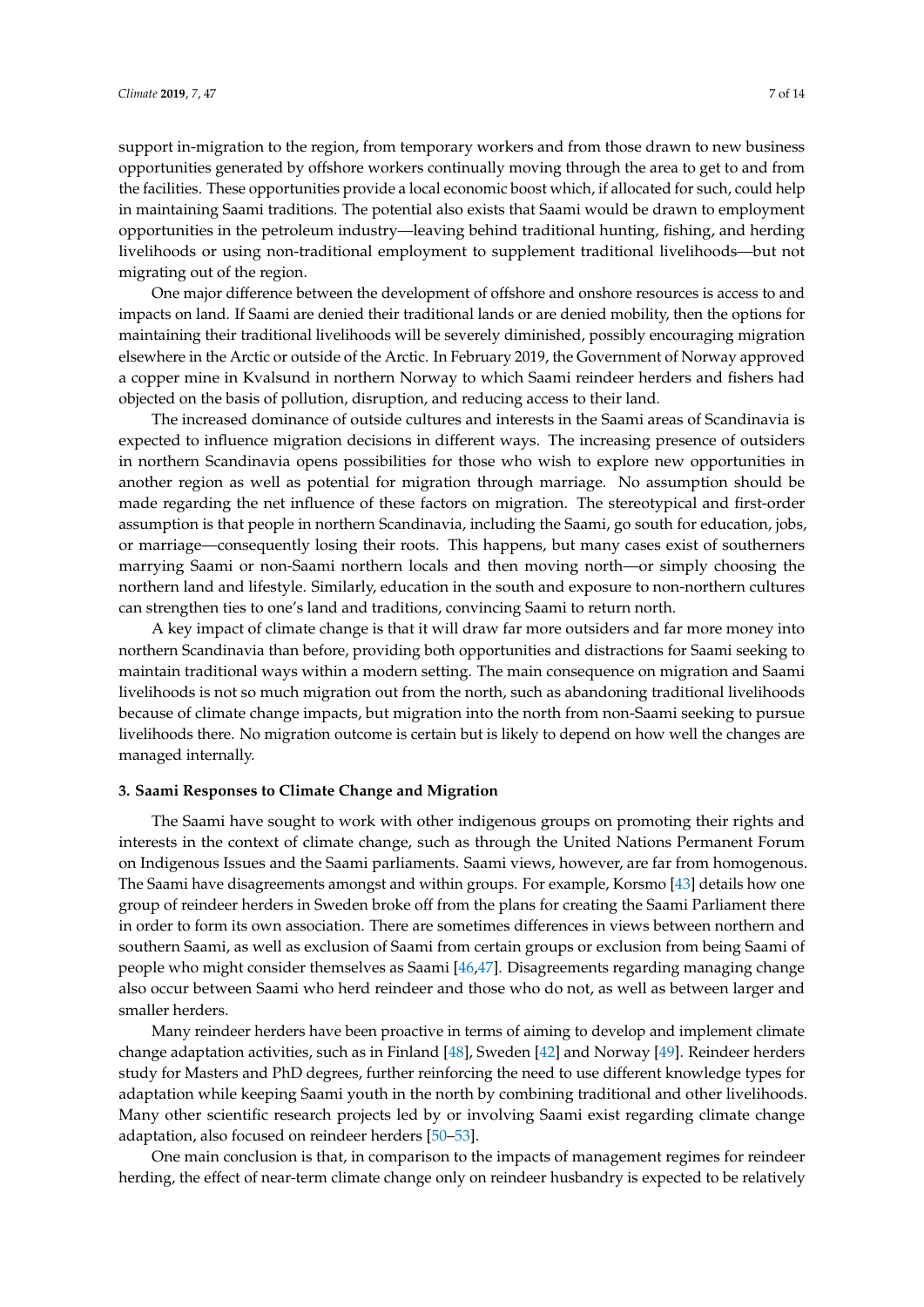small and within the range of the previous experience. Over the longer-term, much depends on what actions are taken regarding stopping climate change or adapting to it. That is, it seems to be the policies put in place to manage reindeer husbandry, and not climate change per se, that might influence reindeer herder migration, especially in that limiting mobility can reduce the ability to respond flexibly to climate change impacts. This conclusion is in line with most studies on climate change and displacement, that (with some potential exceptions such as heat waves and sea-level rise), it is not climate change per se causing migration, but social and governance factors inhibiting adaptation that lead to migration [\[1,](#page-10-0)[2,](#page-10-11)[4,](#page-10-12)[5,](#page-10-1)[54\]](#page-12-12).

Climate change further sits within the context of the perceived need for strong, almost militant, Saami advocacy due to the history of the three Scandinavian national governments ignoring indigenous interests, pursuing assimilation programs and forced displacement, and avoiding acknowledgement of indigenous rights. As one of many examples, Mustonen et al. [\[55\]](#page-12-13) provide a history of Finland's forced displacement of Saami for hydroelectric development. Similar processes occurred in Norway, where the damming of the Alta-Kautokeino watercourse above the Arctic Circle galvanized large protests and brought Saami rights to the forefront of national politics [\[56\]](#page-12-14). Over the past generation, the three governments have fully accepted the principles behind Saami indigenousness and the Saami as a people. In practice, disputes and differences of opinion persist with respect to interpreting and exercising Saami rights.

With climate change making northern Scandinavia more accessible, or perceived to be more accessible, to those from outside the region, continual conflict resolution will be needed, especially for reindeer herders since their migration patterns are most likely to be interfered with. In Norway, the recent history of Saami reindeer husbandry can be summarized as being influenced by increasing government subsidies and regulations regarding the meat market coupled with increased sedentarization, the use of newer technology, and trying to make reindeer herders and their representatives fully accountable for herd management decisions [\[9](#page-10-5)[,57](#page-12-15)[–59\]](#page-12-16). Government of Norway laws and policies typically focused on using economic and ecological data without extensive links to the cultural identity of Saami herders. Although the Saami own their herds, the rangelands are owned and administered by the Government of Norway, aiming for rationalization, formalization, and efficiency using the implementation mechanism of co-management between the herders and the formal institutions. In many parts of northern Norway, half of the income generated from reindeer herding can be from government support and compensation, providing some incentive to remain as herders. One consequence of this long-term, top-down government involvement has been larger herd sizes [\[9](#page-10-5)[,60\]](#page-12-17).

Even with climate change as a background over the past few decades, reindeer husbandry in the three countries has experienced far greater changes—resulting from increasing hands-on management—which are not necessarily negative, but which must be acknowledged within the context of migration decisions [\[9](#page-10-5)[,32](#page-11-13)[,33](#page-11-14)[,61](#page-12-18)[,62\]](#page-12-19):

- 1. Practices which decrease contact between people and animals.
- 2. A monetary rather than subsistence economy.
- 3. Sedentarization, namely settling in towns.
- 4. Reindeer husbandry as an occupation rather than as a way of life.
- 5. The use of modern technology, namely transportation and communications.
- 6. Increased reliance on government support and control, e.g., limiting the number of animals and recruiting reindeer herders.
- 7. Changing policies for dealing with predators.

These changes need to be viewed in the context of government–Saami relations beyond reindeer herding. Until later in the twentieth century, the Swedish government pursued a 'phase-out' policy, by supporting Saami land rights and traditional livelihoods to some degree while making it difficult for those rights and livelihoods to be passed down to future generations [\[47\]](#page-12-7). Many Saami who fished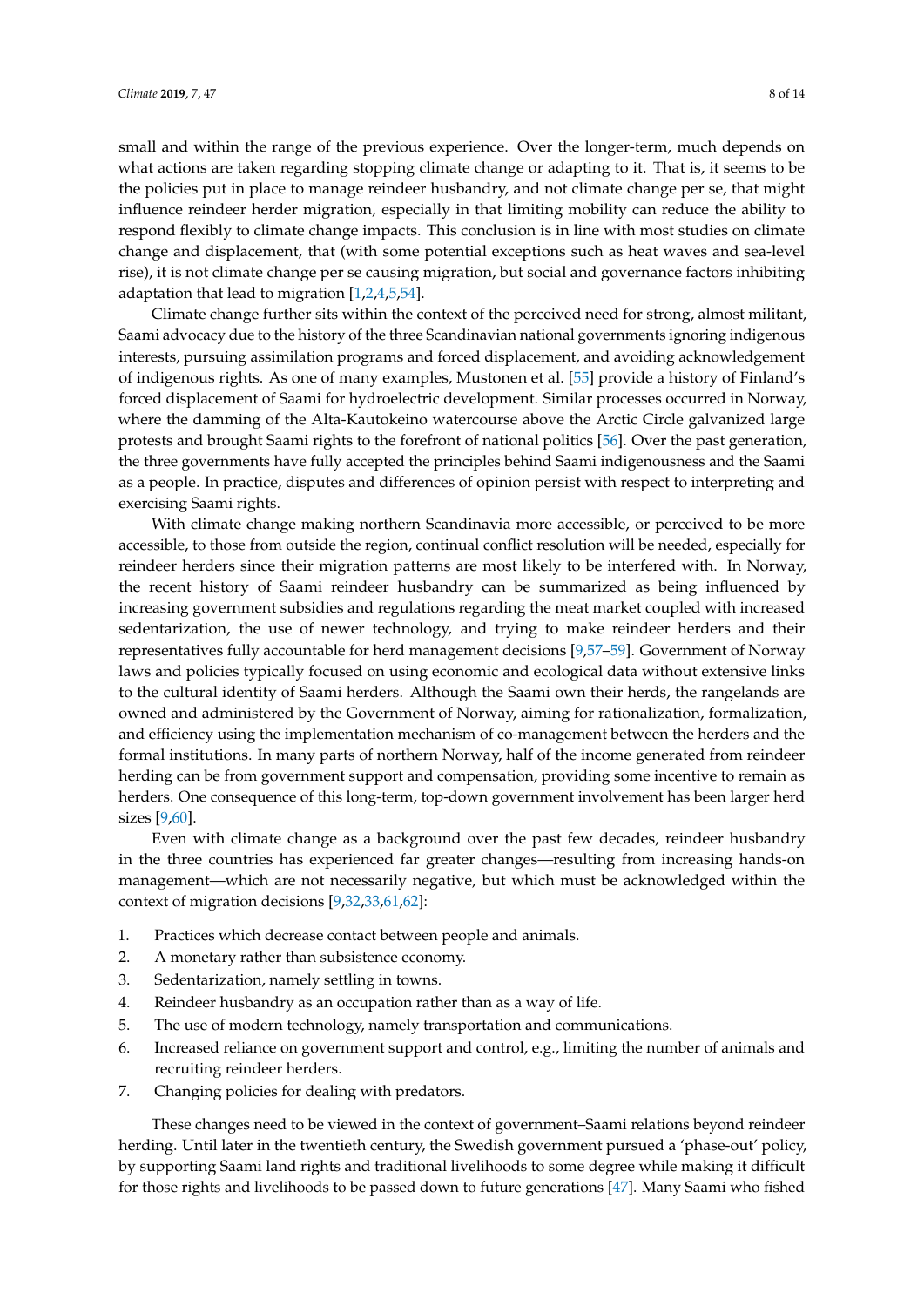inland were forced from their homes along rivers due to the construction of dams and reservoirs [\[47\]](#page-12-7). In the late 1980's, proposals to give Saami significant control over land exploitation decisions in pasture areas were denied by the national parliament which opted instead for mandatory consultation with Saami but not mandatory implementation of Saami recommendations [\[47\]](#page-12-7). Consequently, logging could be pursued on pasture land without Saami approval.

In an attempt to redress these past difficulties, in 2009, Sweden passed a bill [\[63\]](#page-12-20) stated as supporting Saami autonomy, language, and culture. The United Nations criticized the bill, stating that "Over the past ten years, Swedish policy has been based not on the Sámis' status as an indigenous people in Sweden but, at best, on the Sámis as a national minority. In Sweden, insufficient steps have been taken to ensure Sámi participation as required by international conventions"[\[64\]](#page-12-21). The Government of Sweden [\[65\]](#page-13-0) disagreed, suggesting that the areas in Sweden where Saami can be accepted as an official language are being expanded while the funds given to minorities are being increased.

If these promises would be fulfilled over the long-term, they might contribute to overcoming earlier concerns about how the Saami have been treated, such as a 1981 Swedish Supreme Court ruling that the Saami do not own the land that they use for livelihoods, but instead have only a strong right to use that land [\[43\]](#page-12-3). Korsmo [\[47\]](#page-12-7) details some cases of Swedish Saami taking the government to court at the European level regarding Saami rights and losing because Swedish law did not fully support indigenous rights. The updated Swedish legislation is meant to overcome some of these concerns, but no conclusions can yet be drawn regarding the legislation's impact, since the legislation has not yet been fully tested in court.

For Finland, Josefsen [\[8\]](#page-10-4) discusses the provisions in the constitution and the current laws governing the Saami, highlighting in particular that "contrary to what is the case in both Sweden and Norway, the authorities are obliged to negotiate with the Saami Parliament regarding all important decisions that either directly or indirectly may affect the Saami's status as an indigenous people". Implementation has been less successful according to Josefsen [\[8\]](#page-10-4) who claims that Finland's national authorities have few skills or knowledge to properly follow the legislation.

Neither Sweden nor Finland has ratified ILO Convention 169 Indigenous and Tribal Peoples Convention, 1989, whereas in 1990 Norway was the first country to do so. In fact, Saami rights to the land are strong in Norway, especially in the northernmost county of Finnmark. Based on the Finnmark Act [\[66\]](#page-13-1), a legal entity called *Finnmarkeiendom* (Finnmark ownership) owns and governs the county's resources and land. Its board comprises three members selected by the Finnmark County government and three members selected by the Norwegian Saami Parliament. It has established a commission which is currently mapping existing users' and owners' rights based on long-term use. Some claim that the Finnmark Act gives the Saami special rights, although that is not the legal intention. Instead, the intention is to give all inhabitants of Finnmark equal rights to the land, water, and resources, irrespective of ethnicity. Finnmarkeiendom's work does not regulate reindeer herding, despite Finnmarkeiendom owning the land, because reindeer herding is regulated by other Norwegian laws and another government department.

The issue is not just about resource extraction with or without Saami consent, but is also about full and fair consultation, plus the perception thereof; namely, that due process is followed, and that Saami accept that due process has been followed. Similarly, perceptions that resource income is being applied for Saami benefit, and that decisions about resource income are being made in a consultative fashion, help to ensure that everyone in northern Scandinavia gains from the resource extraction expected as a result of climate change, meaning that migration out of the region would be by choice rather than being forced due to discrimination or lack of livelihoods. But the Saami and non-Saami in northern Scandinavia are clear that resource access, on land and in the sea, does not necessarily mean resource extraction. That is, other environmental uses and community values must be considered in making resource management decisions—not just the access that climate change is projected to bring.

If the Saami are not fully involved in decision-making, then the migration implications are multi-faceted, not because of climate change per se, but because of how climate change is being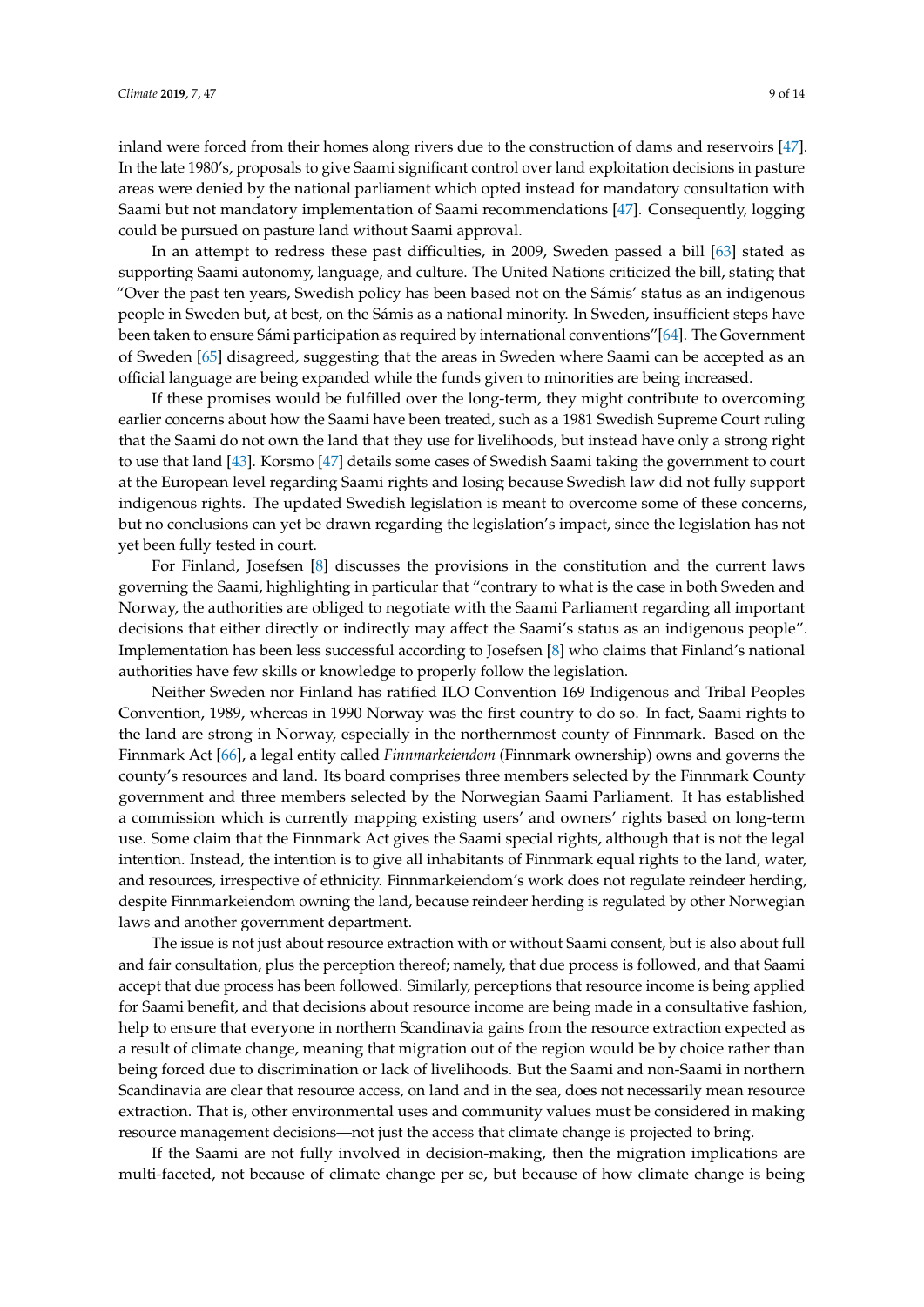(mis)managed through resource extraction. Without access to grazing areas, and the flexibility needed as grazing areas change under climate change, little incentive exists for Saami to continue reindeer husbandry. If Saami culture and livelihoods are eroded in other ways, such as limited support for their language and pollution of lakes and rivers, then living in the region might be less attractive. These influences could lead to Saami migration out of the north as a result of the knock-on effects of the way in which climate change is addressed and the way in which governments interact with the Saami.

## **4. Conclusions and Future Directions**

Saami migration related to or influenced by climate change is not an inevitable outcome for northern Scandinavia. It will be, and is, feasible to continue living in northern Scandinavian without major problems, as long as social support structures and governance regimes recognize the challenges and opportunities of the Arctic changing and, particularly, the difficulties that traditional Saami livelihoods face. Nonetheless, climate change, social support structures, and governance regimes have the potential to influence people's migration-related decisions. Three overarching recommendations are suggested from this review to permit Saami to have more control over their migration-related decisions in the context of climate change.

First, short-term action with long-term perspectives is needed now. Climate change is occurring, and will continue to occur, faster in higher latitudes than in other regions. The reindeer-herding Saami see a need for action as soon as possible due to climate change's consequences for their reindeer herding livelihoods. Simultaneously, they stress the need for long-term perspectives when planning for climate change in the context of all the other, often linked, challenges and opportunities, such as mining, petroleum, the alleged lure of the south for them, and the alleged lure of the north for others. Examples of actions as investment opportunities are upgrading current (often decaying) infrastructure, generating self-sustaining livelihoods, and developing social structures that, irrespective of climate change, maintain Saami values and traditions within the context of modern technology and society. Thus, climate change adaptation could be used as an opportunity to improve living conditions for Saami and to sustain Saami livelihoods in the context of all issues. That is, climate change becomes an opportunity for supporting Arctic life and livelihoods.

Second, full and fair participation of Saami in decisions affecting them should be ensured, including for migration-related topics, covering everything from reindeer mobility to people choosing to settle in or out of northern Scandinavia. Any policy or regulatory measures taken should be developed, implemented, monitored, and enforced with full and fair participation of Saami, including recognizing differences of opinion amongst different Saami groups. Measures relevant across the three Scandinavian countries—and preferably also including Russia—might be particularly effective. Strengthening the powers of the Saami parliaments might or might not assist in such actions but should be considered without neglecting changes at the national and local levels to ensure that Saami interests are heard in national parliaments and in local jurisdictions. Non-Saami must also be included in consultations.

Third, changing demographics of northern Scandinavia need to be recognized and addressed, especially with regards to temporary migrants. As a principle, Saami usually do not typically oppose others moving into northern Scandinavia, permanently or temporarily. Nor are the Saami opposed to the principle of resource exploitation, whether that be petroleum, mining, forestry, fish, hydroelectricity, or others. They do tend to oppose (i) decisions being made without Saami input and (ii) outsiders taking over Arctic locations and resources without respecting those already living there. Beyond full and fair participation and decision-making power, measures include better links between the Saami and resource exploitation projects; ensuring that non-Saami understand Saami perspectives and vice versa; and using resource wealth to support Saami culture, language, and livelihoods.

Within these three points, much of the discussion here and in the literature focuses on reindeer herding, yet there are major gaps in understanding the migration-related decisions of non-reindeer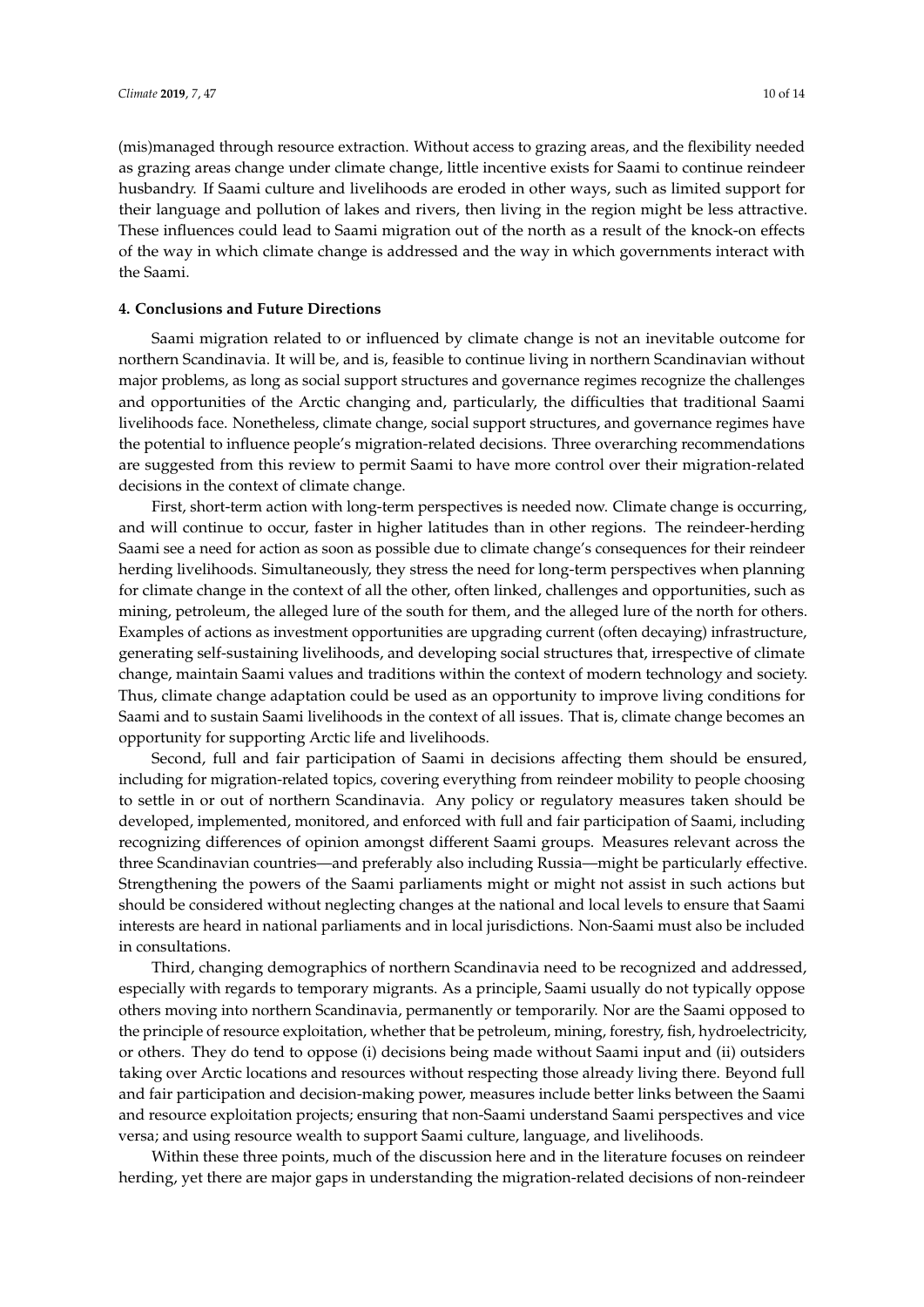herding Saami. Unlike reindeer herders, other Saami have not extensively used seasonal migration as part of their livelihoods. More work is needed to understand the migration perspectives of non-reindeer-herding Saami. Because they are not tied to reindeer, are non-reindeer herding Saami more flexible regarding migration? Or because they are tied to their fixed homes, are they less flexible regarding migration?

Climate change is already occurring and is unlikely to be curtailed soon, meaning that the effects must be dealt with. This does not mean indigenous peoples such as Saami abandoning their traditions, livelihoods, or homes. Instead, climate change impacts on indigenous people in northern Scandinavia can be reduced, including migration remaining as a choice rather than being forced. To achieve this approach means working collaboratively to ensure that indigenous interests are respected and that indigenous needs are met without precluding the involvement of others in the region and without being overwhelmed by climate change's detrimental impacts.

**Author Contributions:** Conceptualization, I.K. and M.W.N.; Formal analysis, I.K. and M.W.N.; Writing—original draft, I.K. and M.W.N.; Writing—review and editing, I.K. and M.W.N.

**Funding:** The initial report on which this work is based was funded by the Brookings Institute, Washington, D.C., U.S.A. Further work was supported by the Research Council of Norway (grant numbers 204174 and 240280).

**Conflicts of Interest:** The funders commissioned the topic and the focus, but had no role in the design of the paper, in the writing of the manuscript, or in the decision to publish the results.

#### **References**

- <span id="page-10-0"></span>1. Bettini, G. Climate Barbarians at the Gate? A Critique of Apocalyptic Narratives on 'Climate Refugees'. *Geoforum* **2013**, *45*, 63–72. [\[CrossRef\]](http://dx.doi.org/10.1016/j.geoforum.2012.09.009)
- <span id="page-10-11"></span>2. Brzoska, M.; Fröhlich, C. Climate Change, Migration and Violent Conflict: Vulnerabilities, Pathways and Adaptation Strategies. *Mig. Dev.* **2016**, *5*, 190–210. [\[CrossRef\]](http://dx.doi.org/10.1080/21632324.2015.1022973)
- 3. Hartmann, B. Rethinking Climate Refugees and Climate Conflict: Rhetoric, Reality and the Politics of Policy Discourse. *J. Int. Dev.* **2010**, *22*, 233–246. [\[CrossRef\]](http://dx.doi.org/10.1002/jid.1676)
- <span id="page-10-12"></span>4. Klepp, S.; Herbeck, J. The politics of environmental migration and climate justice in the Pacific region. *J. Hum. Rights Environ.* **2016**, *7*, 54–73. [\[CrossRef\]](http://dx.doi.org/10.4337/jhre.2016.01.03)
- <span id="page-10-1"></span>5. Nicholson, C. Climate Change and the Politics of Causal Reasoning: The Case of Climate Change and Migration. *Geogr. J.* **2014**, *180*, 151–160. [\[CrossRef\]](http://dx.doi.org/10.1111/geoj.12062)
- <span id="page-10-2"></span>6. Leu, T.C.; Müller, D.K. Maintaining inherited occupations in changing times: The role of tourism among reindeer herders in northern Sweden. *Pol. Geogr.* **2016**, *39*, 40–57. [\[CrossRef\]](http://dx.doi.org/10.1080/1088937X.2016.1148794)
- <span id="page-10-3"></span>7. Leu, T.C.; Eriksson, M.; Müller, D.K. More than just a job: Exploring the meanings of tourism work among Indigenous Sámi tourist entrepreneurs. *J. Sustain. Tour.* **2018**, *26*, 1468–1482. [\[CrossRef\]](http://dx.doi.org/10.1080/09669582.2018.1466894)
- <span id="page-10-4"></span>8. Josefsen, E. *The Saami and the National Parliaments: Channels for Political Influence*; Inter-Parliamentary Union and United Nations Development Programme: Geneva, Switzerland, 2010.
- <span id="page-10-5"></span>9. Riseth, J.Å.; Vatn, A. Modernization and Pasture Degradation: A Comparative Study of Two Sàmi Reindeer Pasture Regions in Norway. *Land Econ.* **2009**, *85*, 87–106. [\[CrossRef\]](http://dx.doi.org/10.3368/le.85.1.87)
- <span id="page-10-6"></span>10. Broadbent, N.D.; Edvinger, B.W. Sacred Sites, Settlements and Place-Names: Ancient Saami Landscapes in Northern Coastal Sweden. In *Landscape and Culture in Northern Eurasia*; Jordan, P., Ed.; Routledge: London, UK, 2011; pp. 315–337.
- <span id="page-10-7"></span>11. Koivurova, T.; Masloboev, V.; Hossain, K.; Nygaard, V.; Petrétei, A.; Vinogradova, S. Legal Protection of Sami Traditional Livelihoods from the Adverse Impacts of Mining: A Comparison of the Level of Protection Enjoyed by Sami in Their Four Home States. *Arct. Rev. Law Pol.* **2015**, *6*, 11–51. [\[CrossRef\]](http://dx.doi.org/10.17585/arctic.v6.76)
- <span id="page-10-8"></span>12. Broadbent, N.D. *Lapps and Labyrinths: Saami Prehistory, Colonization, and Cultural Resilience*; Smithsonian Institute: Washington, DC, USA, 2013.
- <span id="page-10-9"></span>13. Government of Norway. *St.meld. nr. 25: Lokal Vekstkraft og Framtidstru. Om Distrikts-og Regionalpolitikken*; Government of Norway: Oslo, Norway, 2009.
- <span id="page-10-10"></span>14. Governments of Norway and Sweden. *Konvensjon Mellom Norge og Sverige om Grenseover Skridende Reindrift*; Governments of Norway and Sweden: Oslo, Norway; Stockholm, Sweden, 2009.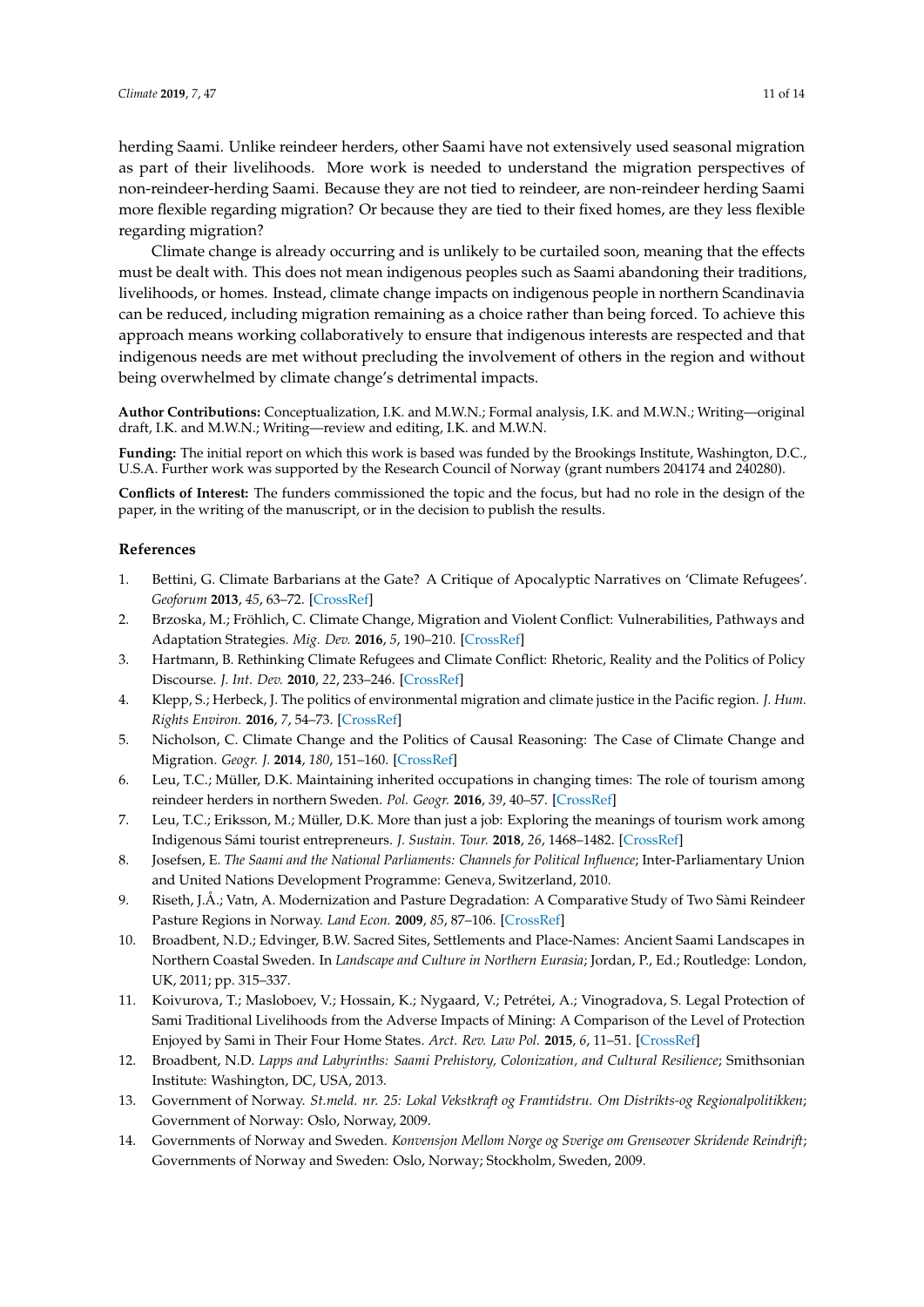- <span id="page-11-0"></span>15. Governments of Norway and Sweden. *Områdeprotokoll til Konvensjon Mellom Norge og Sverige om Grenseoverskridende Reindrift*; Governments of Norway and Sweden: Oslo, Norway; Stockholm, Sweden, 2009.
- <span id="page-11-1"></span>16. ACIA. *Arctic Climate Impacts Assessment*; Cambridge University Press: Cambridge, UK, 2005.
- 17. AMAP. *Snow, Water, Ice and Permafrost in the Arctic (SWIPA)*; Arctic Monitoring and Assessment Programme: Oslo, Norway, 2017.
- 18. AMAP. *AMAP Assessment 2018: Arctic Ocean Acidification*; Arctic Monitoring and Assessment Programme: Tromsø, Norway, 2018.
- 19. ARR. *Arctic Resilience Report*; Arctic Council: Stockholm, Sweden, 2016.
- 20. CAFF. *Arctic Biodiversity Assessment*; Conservation of Arctic Flora and Fauna: Akureyri, Iceland, 2013.
- <span id="page-11-2"></span>21. IPCC. *IPCC Fifth Assessment Report*; IPCC (Intergovernmental Panel on Climate Change): Geneva, Switzerland, 2013–2014.
- <span id="page-11-3"></span>22. Felli, R.; Castree, N. Neoliberalising adaptation to environmental change: Foresight or foreclosure? *Environ. Plan. A* **2012**, *44*, 1–4. [\[CrossRef\]](http://dx.doi.org/10.1068/a44680)
- <span id="page-11-4"></span>23. Stojanov, R. (Ed.) *Migration as Adaptation? Population Dynamics in the Age of Climate Variability*; Global Change Research Centre, Academy of the Sciences of the Czech Republic: Brno, Czech Republic, 2014.
- <span id="page-11-5"></span>24. Solberg, E.J.; Jordhoy, P.; Strand, O.; Aanes, R.; Loison, A.; Saether, B.E.; Linnell, J.D.C. Effects of density-dependence and climate on the dynamics of a Svalbard reindeer population. *Ecography* **2001**, *24*, 441–451. [\[CrossRef\]](http://dx.doi.org/10.1034/j.1600-0587.2001.d01-200.x)
- <span id="page-11-6"></span>25. Rees, W.G.; Stammler, F.M.; Danks, F.S.; Vitebsky, P. Vulnerability of European reindeer husbandry to global change. *Clim. Chang.* **2008**, *87*, 199–217. [\[CrossRef\]](http://dx.doi.org/10.1007/s10584-007-9345-1)
- <span id="page-11-7"></span>26. Turunen, M.T.; Rasmus, S.; Bavay, M.; Ruosteenoja, K.; Heiskanen, J. Coping with difficult weather and snow conditions: Reindeer herders' views on climate change impacts and coping strategies. *Clim. Risk Manag.* **2016**, *11*, 15–36. [\[CrossRef\]](http://dx.doi.org/10.1016/j.crm.2016.01.002)
- <span id="page-11-8"></span>27. Pape, R.; Löffler, J. Climate Change, Land Use Conflicts, Predation and Ecological Degradation as Challenges for Reindeer Husbandry in Northern Europe: What do We Really Know After Half a Century of Research? *Ambio* **2012**, *41*, 421–434. [\[CrossRef\]](http://dx.doi.org/10.1007/s13280-012-0257-6) [\[PubMed\]](http://www.ncbi.nlm.nih.gov/pubmed/22451266)
- <span id="page-11-9"></span>28. Bulte, E.H.; Rondeau, D. Why compensating wildlife damages may be bad for conservation. *J. Wildl. Manag.* **2005**, *69*, 14–19. [\[CrossRef\]](http://dx.doi.org/10.2193/0022-541X(2005)069<0014:WCWDMB>2.0.CO;2)
- <span id="page-11-11"></span>29. Næss, M.W.; Bårdsen, B.-J.; Pedersen, E.; Tveraa, T. Pastoral herding strategies and governmental management objectives: Predation compensation as a risk buffering strategy in the Saami reindeer husbandry. *Hum. Ecol.* **2011**, *39*, 489–508. [\[CrossRef\]](http://dx.doi.org/10.1007/s10745-011-9398-7)
- <span id="page-11-10"></span>30. Thomas, M.G.; Bårdsen, B.-J.; Næss, M.W. The narrow gap between norms and cooperative behaviour in a reindeer herding community. *R. Soc. Open Sci.* **2018**, 5. [\[CrossRef\]](http://dx.doi.org/10.1098/rsos.171221) [\[PubMed\]](http://www.ncbi.nlm.nih.gov/pubmed/29515842)
- <span id="page-11-12"></span>31. Schwerdtner, K.; Gruber, B. A conceptual framework for damage compensation schemes. *Biol. Conserv.* **2007**, *134*, 354–360. [\[CrossRef\]](http://dx.doi.org/10.1016/j.biocon.2006.08.010)
- <span id="page-11-13"></span>32. Riseth, J.Å.; Tømmervik, H.; Bjerke, J.W. 175 years of adaptation: North Scandinavian Sámi reindeer herding between government policies and winter climate variability (1835–2010). *J. For. Econ.* **2016**, *24*, 186–204. [\[CrossRef\]](http://dx.doi.org/10.1016/j.jfe.2016.05.002)
- <span id="page-11-14"></span>33. Uboni, A.; Blochel, A.; Kodnik, D.; Moen, J. Modelling occurrence and status of mat-forming lichens in boreal forests to assess the past and current quality of reindeer winter pastures. *Ecol. Ind.* **2019**, *96*, 99–106. [\[CrossRef\]](http://dx.doi.org/10.1016/j.ecolind.2018.08.008)
- <span id="page-11-16"></span><span id="page-11-15"></span>34. Bisi, J.; Kurki, S. *The Wolf Debate in Finland*; Ruralia Institute, University of Helsinki: Helsinki, Finland, 2008.
- 35. Ericsson, G.; Heberlein, T.A.; Karlsson, J.; Bjärvall, A.; Lundvall, A. Support for hunting as a means of wolf Canis lupus population control in Sweden. *Wildl. Biol.* **2004**, *10*, 269–276. [\[CrossRef\]](http://dx.doi.org/10.2981/wlb.2004.032)
- 36. Naess, A.; Mysterud, I. Philosophy of Wolf Policies I: General Principles and Preliminary Exploration of Selected Norms. *Conserv. Biol.* **1987**, *1*, 22–34. [\[CrossRef\]](http://dx.doi.org/10.1111/j.1523-1739.1987.tb00005.x)
- <span id="page-11-17"></span>37. Skogen, K. The Persistence of an Economic Paradigm: Unintended Consequences in Norwegian Wolf Management. *Hum. Dimens. Wildl.* **2015**, *20*, 317–322. [\[CrossRef\]](http://dx.doi.org/10.1080/10871209.2015.1006796)
- <span id="page-11-18"></span>38. Hansen, C.; Drinkwater, K.F.; Jähkel, A.; Fulton, E.A.; Gorton, R.; Skern-Mauritzen, M. Sensitivity of the Norwegian and Barents Sea Atlantis end-to-end ecosystem model to parameter perturbations of key species. *PLoS ONE* **2019**, *14*, e0210419. [\[CrossRef\]](http://dx.doi.org/10.1371/journal.pone.0210419) [\[PubMed\]](http://www.ncbi.nlm.nih.gov/pubmed/30735534)
- <span id="page-11-19"></span>39. Stenevika, E.K.; Sundby, S. Impacts of climate change on commercial fish stocks in Norwegian waters. *Mar. Pol.* **2007**, *31*, 19–31. [\[CrossRef\]](http://dx.doi.org/10.1016/j.marpol.2006.05.001)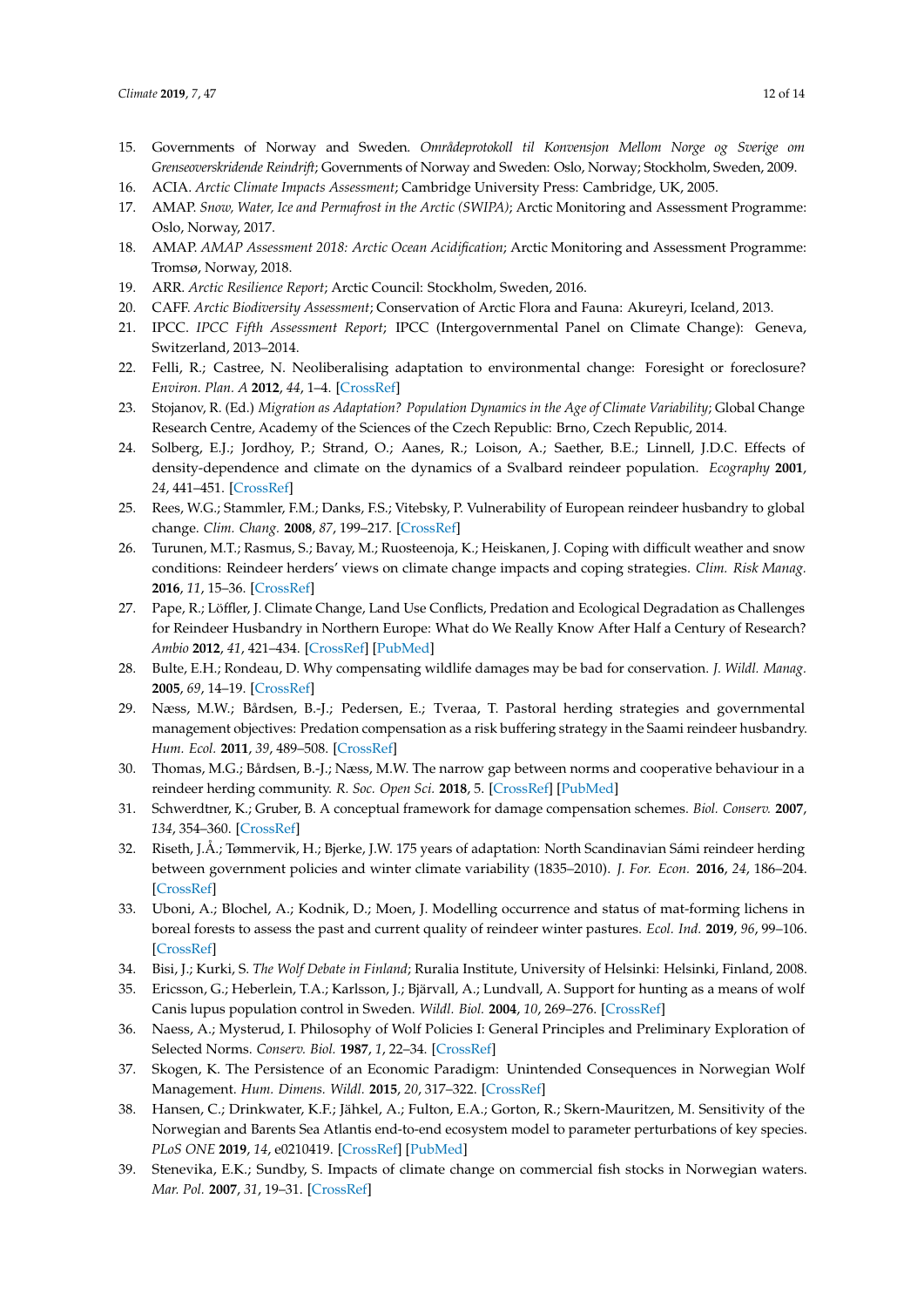- <span id="page-12-0"></span>40. Sorvari, S.; Korhola, A.; Thompson, R. Lake diatom response to recent Arctic warming in Finnish Lapland. *Glob. Chang. Biol.* **2002**, *8*, 171–181. [\[CrossRef\]](http://dx.doi.org/10.1046/j.1365-2486.2002.00463.x)
- <span id="page-12-1"></span>41. Kullman, L. 20th Century Climate Warming and Tree-limit Rise in the Southern Scandes of Sweden. *Ambio* **2001**, *30*, 72–80. [\[CrossRef\]](http://dx.doi.org/10.1579/0044-7447-30.2.72) [\[PubMed\]](http://www.ncbi.nlm.nih.gov/pubmed/11374309)
- <span id="page-12-2"></span>42. Löf, A. Examining limits and barriers to climate change adaptation in an Indigenous reindeer herding community. *Clim. Dev.* **2013**, *5*, 328–339. [\[CrossRef\]](http://dx.doi.org/10.1080/17565529.2013.831338)
- <span id="page-12-3"></span>43. Korsmo, F. Claiming Territory: The Saami Assemblies as Ethno-Political Institutions. *Pol. Geogr.* **1996**, *20*, 163–179. [\[CrossRef\]](http://dx.doi.org/10.1080/10889379609377598)
- <span id="page-12-4"></span>44. Carina, E.; Keskitalo, H. Climate Change, Vulnerability and Adaptive Capacity in a Multi-use Forest Municipality in Northern Sweden. In *Community Adaptation and Vulnerability in Arctic Regions*; Hovelsrud, G.K., Smit, B., Eds.; Springer: Berlin/Heidelberg, Germany, 2009; pp. 285–311.
- <span id="page-12-5"></span>45. Haugen, A.; Mattsson, J. Preparations for climate change's influences on cultural heritage. *Int. J. Clim. Change Strat. Manag.* **2011**, *3*, 386–401. [\[CrossRef\]](http://dx.doi.org/10.1108/17568691111175678)
- <span id="page-12-6"></span>46. Axelsson, P.; Sköld, P. Indigenous Populations and Vulnerability. Characterizing Vulnerability in a Sami Context. *Ann. Dém. Hist.* **2006**, *1*, 115–132. [\[CrossRef\]](http://dx.doi.org/10.3917/adh.111.0115)
- <span id="page-12-7"></span>47. Korsmo, F. Swedish Policy and Saami Rights. *North. Rev.* **1993**, *11*, 32–55.
- <span id="page-12-8"></span>48. Vuojala-Magga, T.; Turunen, M.; Ryyppö, T.; Tennberg, M. Resonance Strategies of Sámi Reindeer Herders in Northernmost Finland during Climatically Extreme Years. *Arctic* **2011**, *64*, 227–241. [\[CrossRef\]](http://dx.doi.org/10.14430/arctic4102)
- <span id="page-12-9"></span>49. Plummer, R.; Baird, J. Adaptive Co-Management for Climate Change Adaptation: Considerations for the Barents Region. *Sustainability* **2013**, *5*, 629–642. [\[CrossRef\]](http://dx.doi.org/10.3390/su5020629)
- <span id="page-12-10"></span>50. Eira, I.M.G.; Oskal, A.; Hanssen-Bauer, I.; Mathiesen, S.D. Snow cover and the loss of traditional indigenous knowledge. *Nat. Clim. Chang.* **2018**, *8*, 928–931. [\[CrossRef\]](http://dx.doi.org/10.1038/s41558-018-0319-2)
- 51. Oskal, A.; Turi, J.M.; Mathiesen, S.D.; Burgess, P. *EALÁT: Reindeer Herders Voice: Reindeer Herding, Traditional Knowledge and Adaptation to Climate Change and Loss of Grazing Lands*; International Centre for Reindeer Husbandry: Kautokeino/Guovdageadnu, Norway, 2009.
- 52. Pogodaev, M.; Oskal, A. *Youth: The Future of Reindeer Herding Peoples*; Sustainable Development Working Group, Arctic Council: Tromsø, Norway, 2015.
- <span id="page-12-11"></span>53. Turi, J.M. Native reindeer herders' priorities for research. *Pol. Res.* **2000**, *19*, 131–133. [\[CrossRef\]](http://dx.doi.org/10.3402/polar.v19i1.6539)
- <span id="page-12-12"></span>54. Bedford, R.; Hugo, G. *Population Movement in the Pacific: A Perspective on Future Prospects*; Department of Labour: Wellington, New Zealand, 2012.
- <span id="page-12-13"></span>55. Mustonen, M.; Mustonen, T.; Aikio, A.; Aikio, P. *Drowning Reindeer, Drowning Homes: Indigenous Sámi And Hydroelectricity Development in Sompio, Finland*; Snowchange: Vaasa, Finland, 2010.
- <span id="page-12-14"></span>56. Briggs, C.M. Science, local knowledge and exclusionary practices: Lessons from the Alta Dam case. *Norsk Geogr. Tids. Nor. J. Geogr.* **2006**, *60*, 149–160. [\[CrossRef\]](http://dx.doi.org/10.1080/00291950600723146)
- <span id="page-12-15"></span>57. Marin, A.F. Confined and Sustainable? A Critique of Recent Pastoral Policy for Reindeer Herding in Finnmark, Northern Norway. *Nomadic Peoples* **2006**, *10*, 209–232. [\[CrossRef\]](http://dx.doi.org/10.3167/np.2006.100212)
- 58. Riseth, J.Å. Sámi reindeer herd managers: Why do they stay in a low-profit business? *Br. Food J.* **2006**, *108*, 541–559. [\[CrossRef\]](http://dx.doi.org/10.1108/00070700610676361)
- <span id="page-12-16"></span>59. Ulvevadet, B. Management of reindeer husbandry in Norway—Power-sharing and participation. *Rangifer* **2008**, *28*, 53–78. [\[CrossRef\]](http://dx.doi.org/10.7557/2.28.1.156)
- <span id="page-12-17"></span>60. Næss, M.W.; Bårdsen, B.-J. Environmental Stochasticity and Long-Term Livestock Viability-Herd-Accumulation as a Risk Reducing Strategy. *Hum. Ecol.* **2010**, *38*, 3–17. [\[CrossRef\]](http://dx.doi.org/10.1007/s10745-009-9288-4)
- <span id="page-12-18"></span>61. Beach, H. Pastoralism Politics in Sweden: Protecting the Environment and Designing the Herder. In *Negotiating Nature: Culture, Power, and Environmental Argument*; Hornborg, A., Pálsson, G., Eds.; Lund University Press: Lund, Sweden, 2000; pp. 179–211.
- <span id="page-12-19"></span>62. Paine, R. *Herds of the Tundra: A Portrait of Saami Reindeer Pastoralism*; Smithsonian Institution Press: Washington, DC, USA, 1994.
- <span id="page-12-20"></span>63. Government of Sweden. *From Recognition to Empowerment—The Government's Strategy for the National Minorities (no. 2008/2009:158)*; Government of Sweden: Stockholm, Sweden, 2009.
- <span id="page-12-21"></span>64. OHCHR. *The Sámi indigenous people in Sweden and the Right to Participate in Decision-Making*; The Office of the High Commissioner for Human Rights (OHCRH): Geneva, Switzerland, 2010.